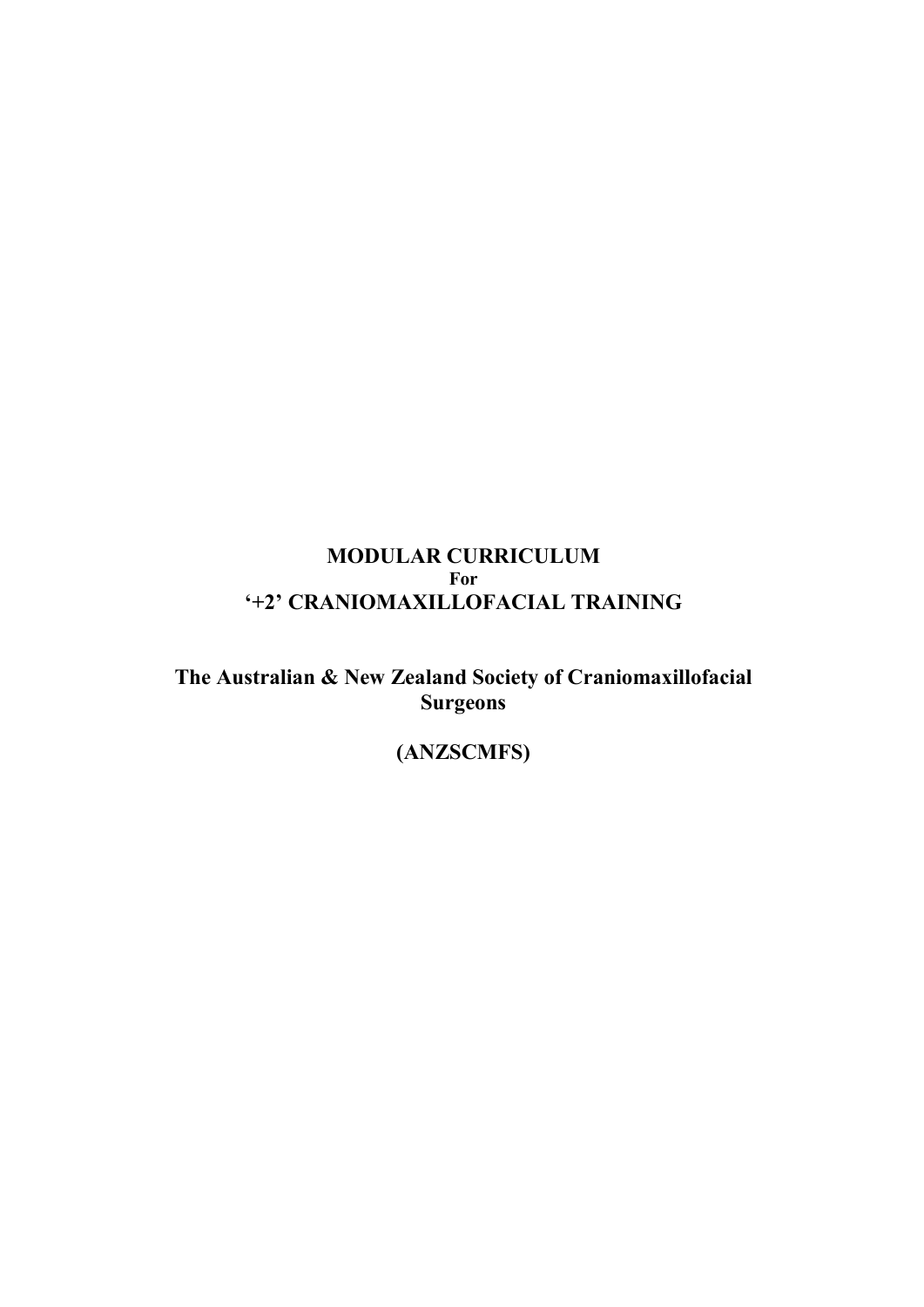# **PREAMBLE**

It is recognised that the various training centres offering posts for  $+2$  CMFA trainees will have somewhat differing exposure to the following required areas of knowledge and expertise. For example, not every trainee will, within the 2 years, necessarily have sufficient exposure and training in craniofacial surgery to be considered fully trained in that area during the 2 years and may need further experience to be fully competent. Others will, depending on the centres in which they trained.

Generally, the ANZSCMFS and the BPRS will, in determining suitable posts for each +2 trainee, endeavour to offer over the 2 years, a full training in MFS and a thorough exposure to CFS, at least.

# **COURSE 1: THE SCIENCE OF CMFS**

# **Module 1.1 Basic Science**

- (a) Normal and abnormal embryology and foetal development of the head and neck with special emphasis on the development of the cranium, the maxillary and mandibular complex, the mechanisms of clefting, and the development of the temporomandibular joint and surrounding musculature
- (b) Normal growth and development of the cranium and face with special attention to dental development and occlusion and to the consequences of congenital anomalies, trauma, surgery and radiation
- (c) Standards of beauty and variability as they relate to the face and an understanding of the relationship of cephalometric values to soft-tissue features
- (d) Bone healing, including primary healing, malunion, non-union, osteomyelitis and the physiology and methods of bone grafting
- (e) Congenital, developmental and secondary deformities of the head and face, including the embryology, pathogenesis, anatomy, natural history, and of course of the disease following treatment

### **Module 1.2 Scientific knowledge is required of the aetiology, pathology and natural history of the following conditions:**

- (a) Craniomaxillofacial concepts in the exposure and/or reconstruction in cranial base oncological surgery
- (b) The craniosynostoses
- (c) Congenital and developmental deformities of the face that may be related to craniosynostosis including midface hypoplasia and facial asymmetries
- (d) Syndromal malformations of the face such as Treacher Collins, hemifacial microsomia, etc
- (e) Congenital orbital dysmorphologies including orbitofacial clefts and hypertelorism
- (f) Craniomaxillofacial manifestations of systemic disorders such as neurofibromatosis and vascular malformations and lymphatic disorders
- (g) Post traumatic complex skull and facial deformities (late secondary corrections)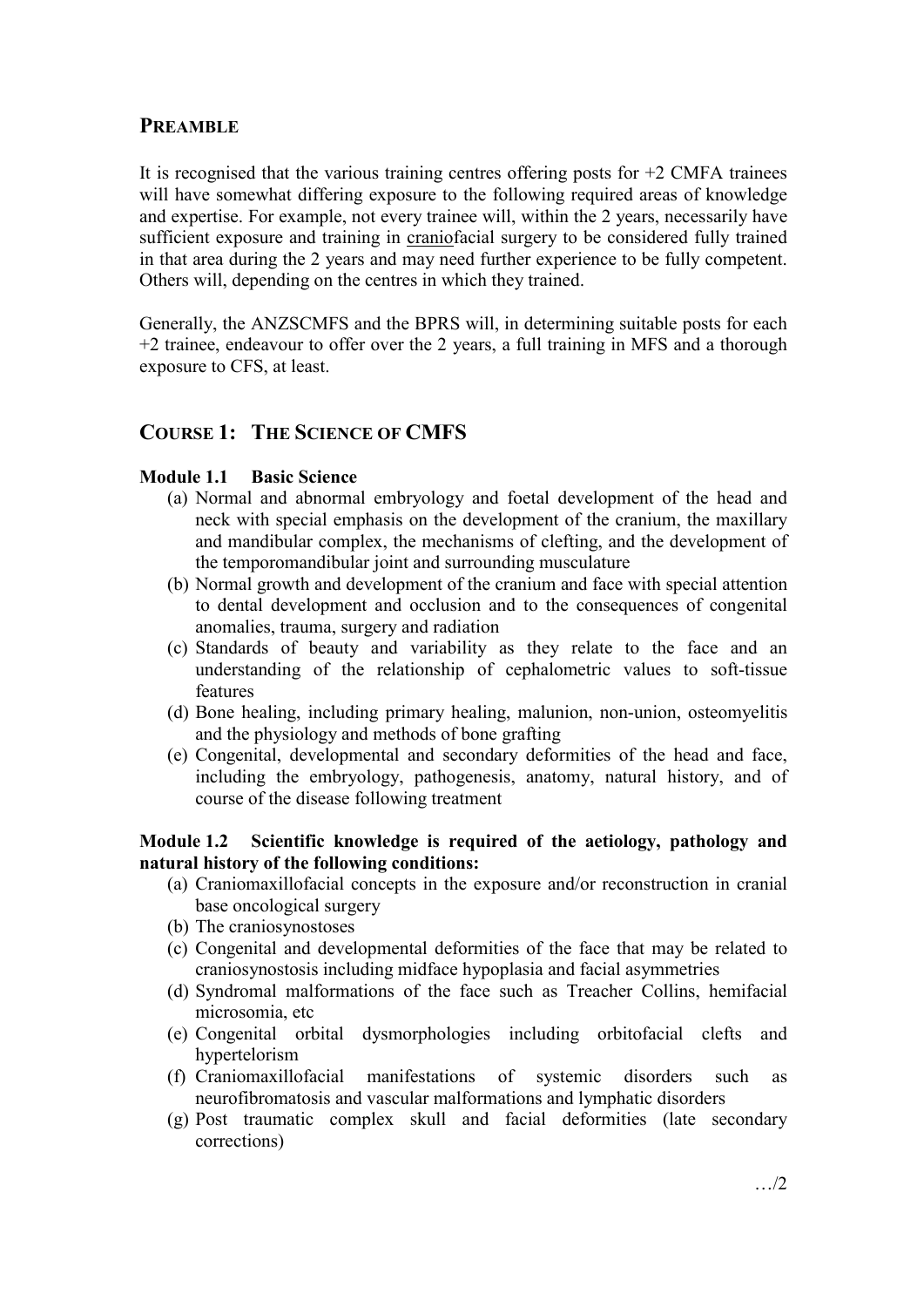## **COURSE 2: PRACTICAL EXPERIENCE**

#### **Module 2.1 Congenital anomalies and acquired disorders**

The foundation of the subspecialty is the treatment of congenital craniomaxillofacial anomalies. Because such treatment can be applied to a variety of acquired deformities, the programme must include in-depth training, education, and participation in the diagnosis, planning, operative treatment and postoperative care of craniomaxillofacial problems including but not necessarily limited to:

- (a) Cleft lip and palate deformities
- (b) Hemifacial microsomia
- (c) Atrophic and hypertrophic disorders such as Romberg's disease, bone dysplasia
- (d) Acute trauma of the face and skull region, early and late
- (e) Congenital and acquired disorders of the facial skeleton and occlusal relationships. Associated airway problems.
- (f) Elective orthognathic surgery for facial disharmony and orthodontic problems
- (g) Surgical correction of congenital clefts of the lip and palate with emphasis on both primary and late repairs and revisions
- (h) Reconstructive management of defects after ablative surgery for malignancy about the craniomaxillofacial region, including pedicle and free flap surgery and bone grafting techniques
- (i) Craniomaxillofacial concepts in the exposure and/or reconstruction in cranial base oncological surgery
- (j) Congenital and developmental deformities of the face that may be related to craniosynostosis including midface hypoplasia and facial asymmetries
- (k) Syndromal malformations of the face such as Treacher Collins, hemifacial microsomia, etc

Exposure to management of:

- (l) The craniosynostoses
- (m)Congenital orbital dysmorphologies including orbitofacial clefts and hypertelorism
- (n) Craniomaxillofacial manifestations of systemic disorders such as neurofibromatosis and vascular malformations and lymphatic disorders

but not necessarily a full training in operative treatment, depending on training centres encountered. (See Preamble above and Items 4 and 8.1.2C2 in the Background/Position Paper)

### **Module 2.2 Clinical activities**

The clinical education should include active participation in an integrated craniomaxillofacial team with sufficient patient volume to provide an exposure to diverse craniomaxillofacial problems. In addition to plastic surgery, the craniomaxillofacial team should include neurological surgery, ophthalmology, otolaryngology, dentistry and orthodontics. Clinical activities should include: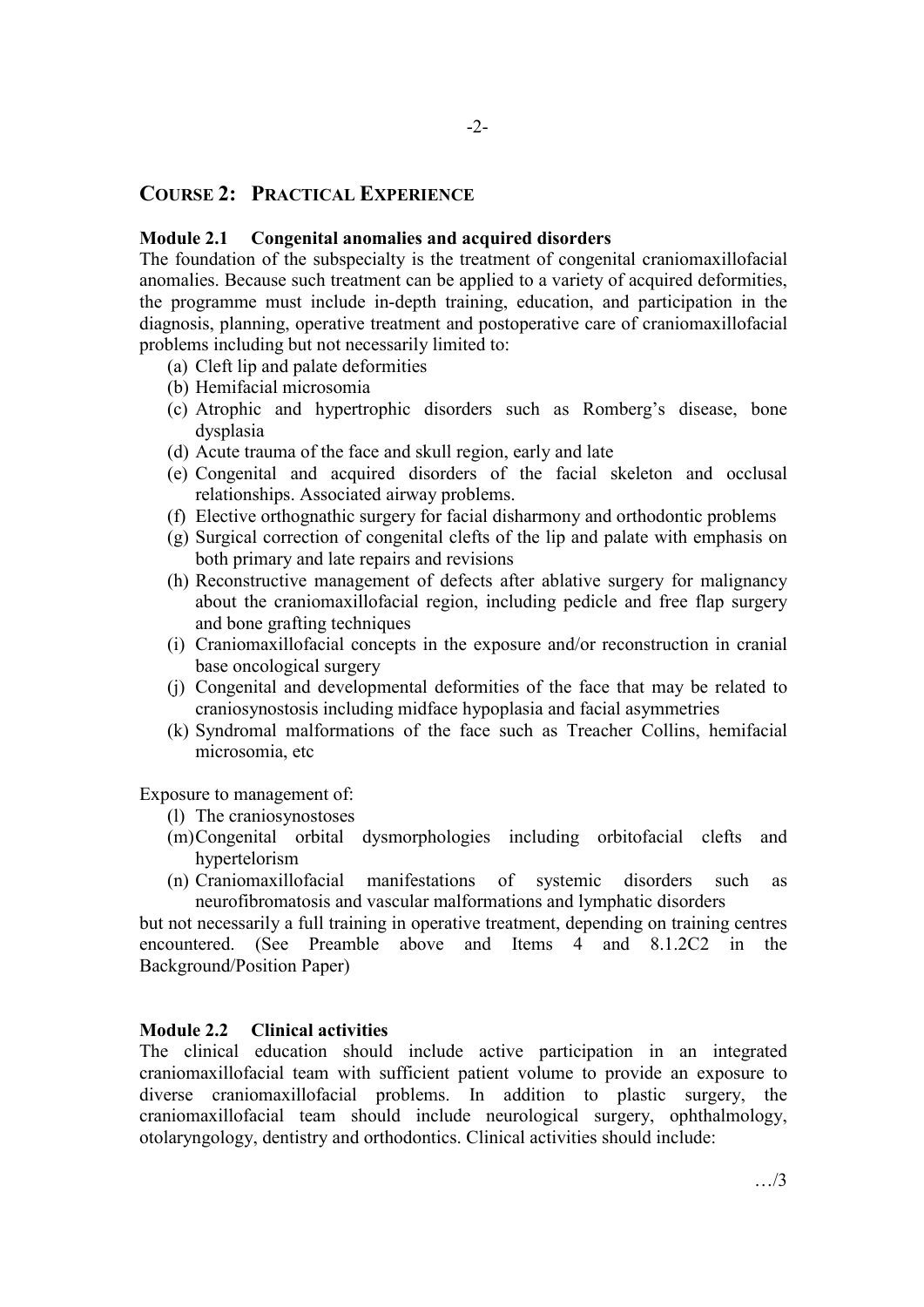- (a) Education, training and participation in the surgical methods of craniomaxillofacial surgery, including rigid fixation of skull and facial bones and training in the fabrication of dental splints
- (b) Management of craniomaxillofacial patients form the preoperative through to the postoperative stages
- (c) Preoperative assessment and decision making regarding methods and timing of intervention in craniomaxillofacial disorders
- (d) Short and long term postoperative assessment and management in the critical care of craniomaxillofacial patients
- (e) Education, training and participation in the function and dynamics of the multidisciplinary team approaches
- (f) Education, training and participation in the ethical issues in craniomaxillofacial surgery

#### **Module 2.3 Operative experience**

- (a) A programme of graduate education in craniomaxillofacial surgery must provide a sufficient number and variety of surgical experiences to ensure that trainees receive exposure to a wide range of diseases and injuries to the soft and hard tissues of the craniomaxillofacial region. Minimally, these will include the congenital anomalies and acquired disorders as presented in 8.1.2A in the Background/Position Paper
- (b) The trainee must be allowed senior responsibility as the operating surgeon while performing critical portions of the surgery in the operative management of a range of common craniomaxillofacial surgery procedures.
- (c) The craniomaxillofacial surgery trainee is not a substitute for faculty and should not act on a regular basis as a teaching assistant to the chief trainee in plastic surgery. If the craniomaxillofacial surgery trainee and the plastic surgery trainee share operative experience, only one surgeon may receive credit as surgeon for the experience.

#### **Module 2.4 Education and experience in the following areas are desirable**

- (a) Diagnostic methods and treatment techniques of temporomandibular joint disorders
- (b) Aesthetic contour deformities such as masseteric hypertrophy and frontocranial remodelling.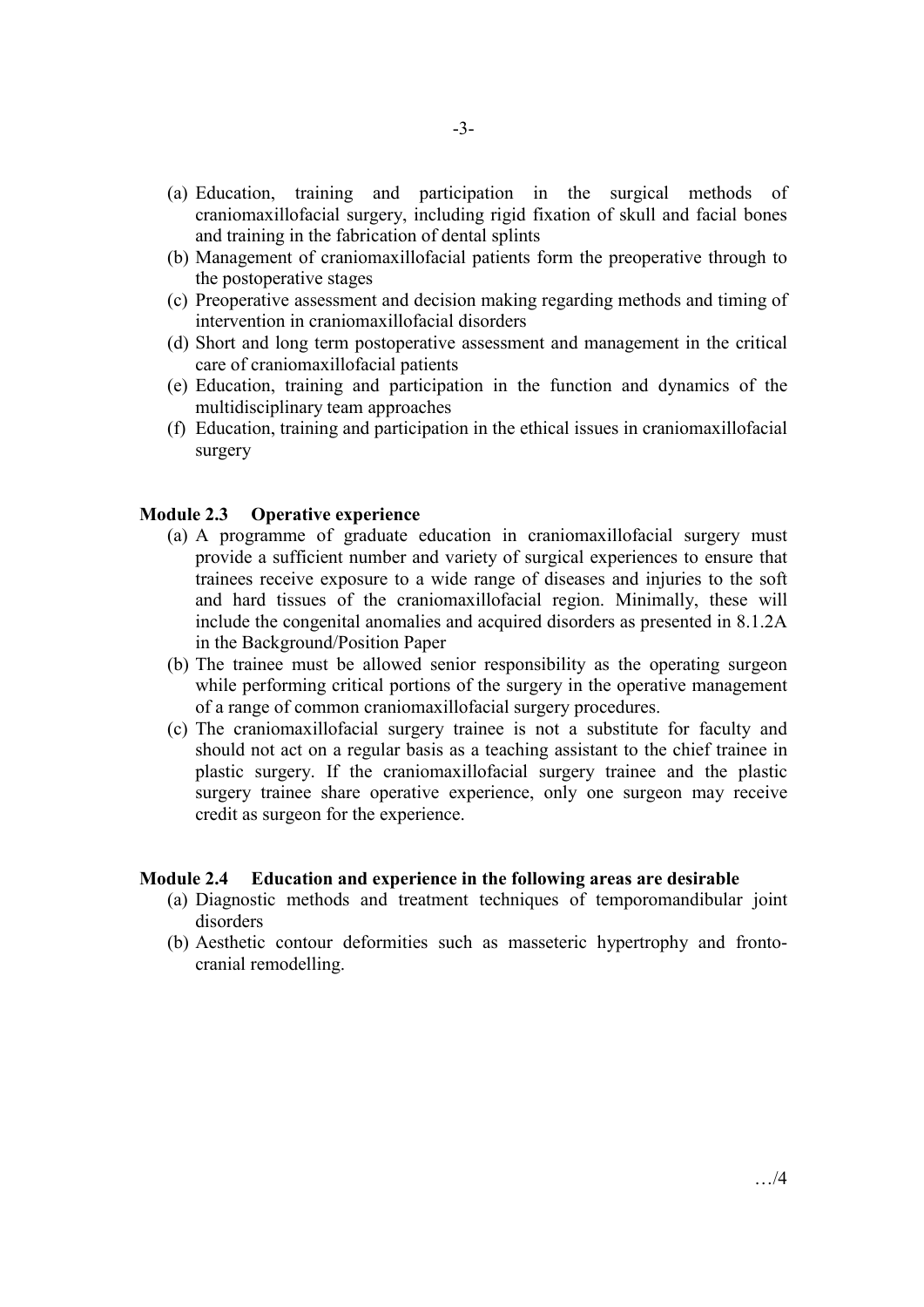### **COURSE 3: TECHNOLOGY**

- **Module 3.1 Dental radiographs, cephalometric analysis and study models, construction of splints and their use in craniomaxillofacial surgery**
- **Modules 3.2 Interpretation of sophisticated diagnostic imaging modalities used in craniomaxillofacial surgery, including computed tomography, magnetic resonance imaging and arteriography**
- **Module 3.3 Use of Alloplastic materials in reconstruction**

#### **COURSE 4: DUTY OF CARE, ETHICS AND LAW**

## **Module 4.1 CMFS trainees will receive education, training and practical experience in the duty of care toward**

- (a) Patients
- (b) Administrative support staff
- (c) Allied health services staff
- (d) Multidisciplinary team members

### **Module 4.2 CMFS trainees will receive education, training and practical experience in the protocols associated with CMFS**

**Module 4.3 CMFS trainees will receive education, training and practical experience in ethical issues involving long term care of patients, including** 

- (a) Criteria for treatment decision making
- (b) Patient confidentiality
- (c) Ownership of patient records
- (d) Multidisciplinary team follow up protocols

### **Module 4.4 CMFS trainees will receive education, training and practical experience in their personal legal responsibilities and the team's legal responsibilities**

#### **Module 4.5 Administration**

- (a) CMFS trainees will become familiar with all aspects of patient administration including those associated with appointments and record keeping within the multidisciplinary team framework.
- (b) CMFS trainees will become familiar with the forms required by hospital, insurance, state and federal agencies.